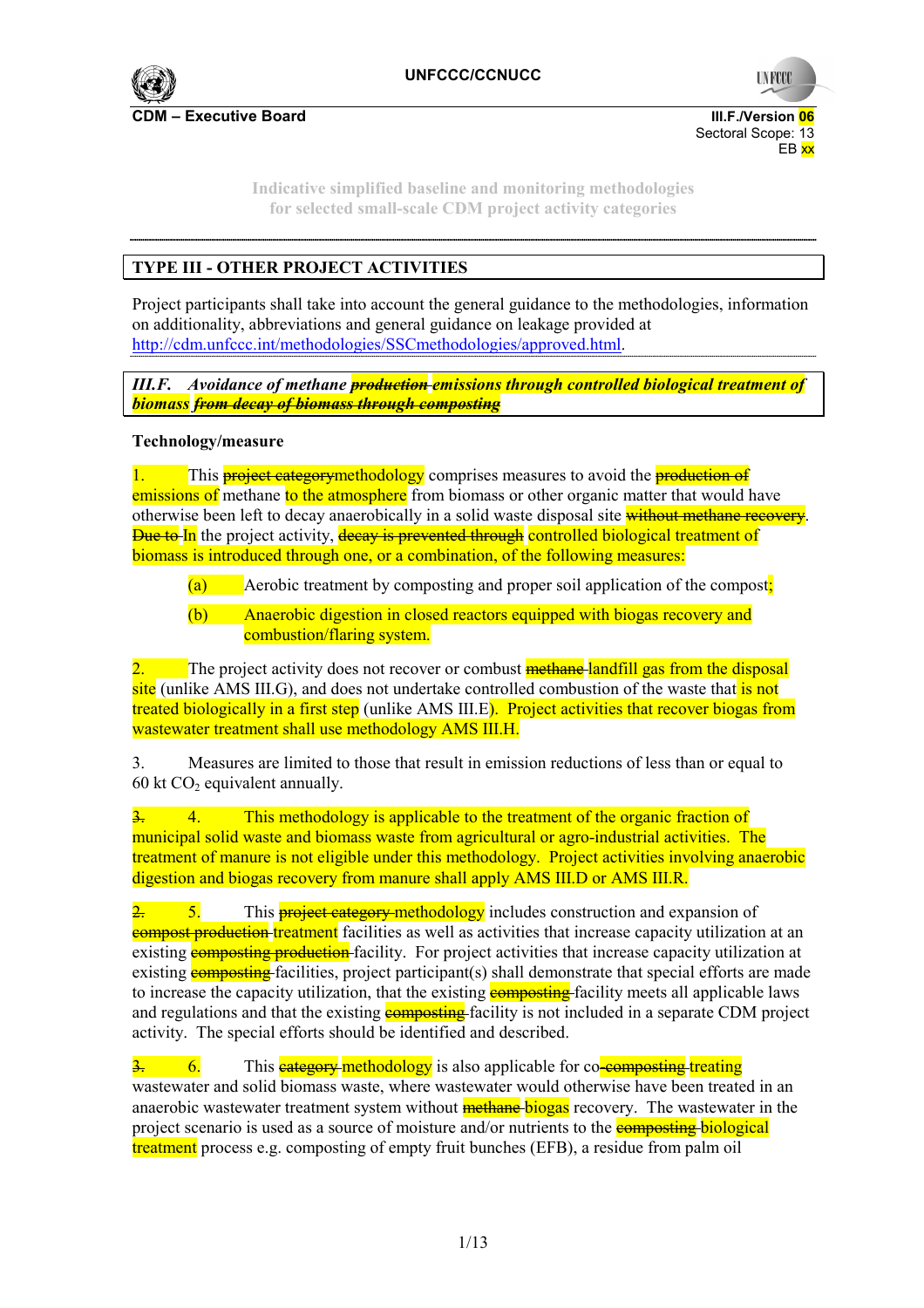

Sectoral Scope: 13<br>EB xx en de la provincia de la provincia de la provincia de la provincia de la provincia de la provincia de la provi

> **Indicative simplified baseline and monitoring methodologies for selected small-scale CDM project activity categories**

# *III.F. Avoidance of methane emissions through controlled biological treatment of biomass(cont)*

production, with the addition of palm oil mill effluent (POME) which is the wastewater co produced from palm oil production.

7. The location and characteristics of the disposal site of the biomass in the baseline condition shall be known, in such a way as to allow the estimation of its methane emissions. Guidance in paragraphs 4, 6 and 7 in AMS III.E shall be followed in this regard.

8. In case residual waste from the biological treatment (slurry, compost or products from those treatments) are handled aerobically and submitted to soil application, the proper conditions and procedures (not resulting in methane emissions) must be ensured.

In case residual wastes from the biological treatment (slurry, compost or products from those treatments) are treated thermally/mechanically, the provisions in AMS III.E related to thermal/mechanical treatment shall be applied.

10. In case residual waste from the biological treatment (slurry, compost or products from those treatments) are stored under anaerobic conditions and/or delivered to a landfill, emissions from the residual waste shall to be taken into account and calculated as per the "Tool to determine methane emissions avoided from dumping waste at a solid waste disposal site".

11. For project activities involving controlled anaerobic digestion and production of biogas, technical measures shall be used (e.g. flared, combusted) to ensure that all biogas produced by the digester is captured and gainfully used or combusted/flared.

12. The recovered biogas from anaerobic digestion may also be utilised for the following applications instead of flaring or combustion:

- (a) Thermal or electrical energy generation directly; or
- (b) Thermal or electrical energy generation after bottling of upgraded biogas; or
- (c) Thermal or electrical energy generation after upgrading and distribution using one of the following options:
	- (i) Upgrading and injection of biogas into a natural gas distribution grid with no significant transmission constraints; or
	- (ii) Upgrading and transportation of biogas via a dedicated piped network to a group of end users; or
- (d) Hydrogen production.

13. If the recovered biogas is used for project activities covered under paragraph 12 (a), that component of the project activity shall use a corresponding category under type I.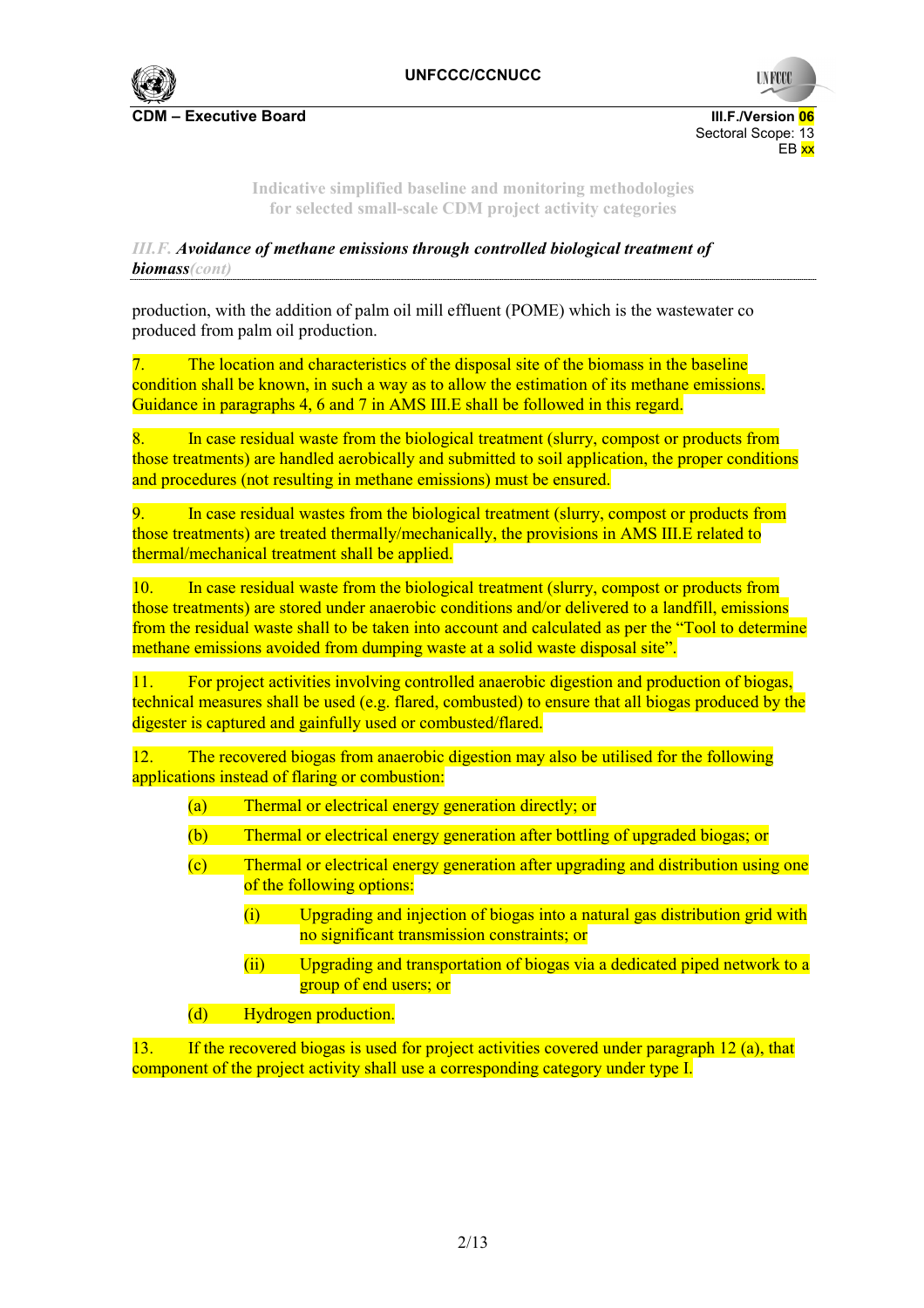

Sectoral Scope: 13<br>EB xx en de la provincia de la provincia de la provincia de la provincia de la provincia de la provincia de la provi

> **Indicative simplified baseline and monitoring methodologies for selected small-scale CDM project activity categories**

*III.F. Avoidance of methane emissions through controlled biological treatment of biomass(cont)* 

14. If the recovered biogas is used for project activities covered under paragraph 12 (b) or 12 (c) relevant provisions in AMS III.H related to upgrading of biogas, bottling of biogas, injection of biogas into a natural gas distribution grid and transportation of biogas via a dedicated piped network shall be used.

15. If the recovered biogas is used for project activities covered under paragraph 12 (d) that component of the project activity shall use corresponding methodology AMS III.O.

#### **Boundary**

 $\frac{4}{16}$  The project boundary is the physical, geographical site:

- (a) Where the solid waste would have been disposed and the methane emission occurs in absence of the proposed project activity,
- (b) In the case of projects co-composting wastewater, where the co-composting wastewater would have been treated anaerobically in the absence of the project activity,
- (c) Where the treatment of biomass through composting or **anaerobic digestion** takes place,
- (d) Where the residual waste from biological treatment or products from those treatments, like compost and slurry, are handled, disposed, submitted to soil application, or treated thermally/mechanically, of the produced compost takes place;
- (e) Where biogas is burned/flared or gainfully used,
- (f) And the itineraries between them (a, b, c,  $\frac{\text{and}}{\text{and}}$  d and  $\frac{\text{e}}{\text{e}}$ ), where the transportation of waste, wastewater,  $\frac{1}{x}$  compost/slurry/products of treatment or biogas occurs.

[Please note: the order of the paragraphs in the methodology has been changed. Baseline emissions come first, followed by project emissions.]

#### **Baseline**

 $\frac{15.}{15.}$  17. The baseline scenario is the situation where, in the absence of the project activity, biomass and other organic matter are left to decay within the project boundary and methane is emitted to the atmosphere. The baseline emissions are the amount of methane emitted from the decay of the degradable organic carbon in the biomass solid waste composted or anaerobically digested in the project activity. When wastewater is co-composted, baseline emissions include emissions from wastewater co-composted in the project activity. The yearly Methane Generation Potential for the solid waste is calculated using the first order decay model as described in category AMS III.G. the 'Tool to determine methane emissions avoided from dumping waste at a solid waste disposal site'.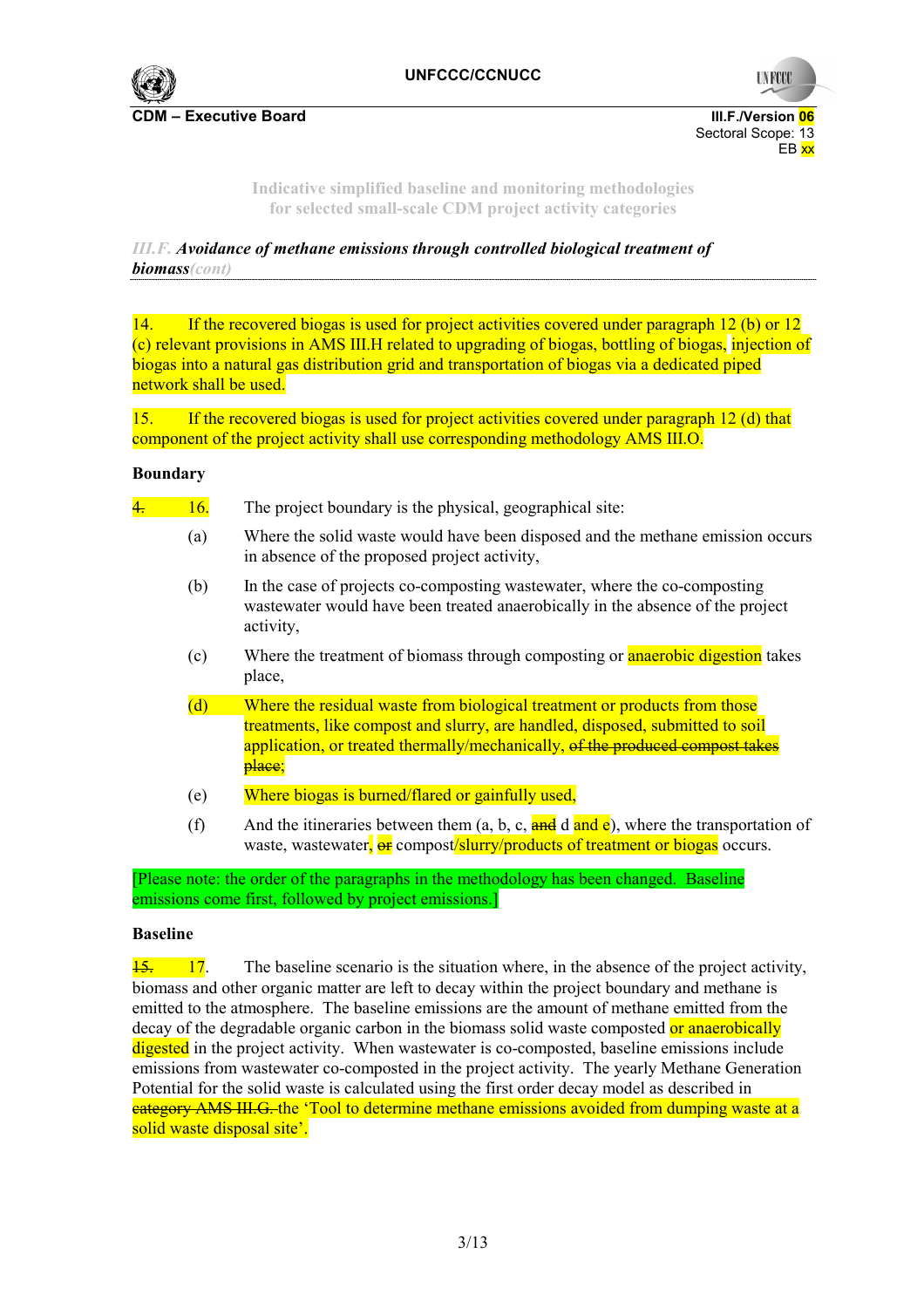

Sectoral Scope: 13<br>EB xx

**Indicative simplified baseline and monitoring methodologies for selected small-scale CDM project activity categories** 

en de la provincia de la provincia de la provincia de la provincia de la provincia de la provincia de la provi

*III.F. Avoidance of methane emissions through controlled biological treatment of biomass(cont)*  

Baseline emissions shall exclude emissions of methane emissions that would have to be captured, fuelled or flared to comply with national or local safety requirement or legal regulations.

$$
BE_{y} = BE_{CH4,SWDS,y} - (MD_{y,reg} * GWP\_CH_{4}) + (MEP_{y,ww} * GWP\_CH_{4})
$$
 (1)

Where:

| $BE_{CH4,SWDS,y}$ | Yearly methane generation potential of the solid waste composted or                                                                                                                                                |
|-------------------|--------------------------------------------------------------------------------------------------------------------------------------------------------------------------------------------------------------------|
|                   | anaerobically digested by the project activity during the years "x" from the                                                                                                                                       |
|                   | beginning of the project activity $(x=1)$ up to the year "y", estimated as per                                                                                                                                     |
|                   | described in AMS III. G the 'Tool to determine methane emissions avoided from                                                                                                                                      |
|                   | dumping waste at a solid waste disposal site' ( $tCO_2e$ ). The tool may be used with                                                                                                                              |
|                   | the factor " $f=0.0$ " assuming that no biogas is captured and flared. With the                                                                                                                                    |
|                   | definition of year x as 'the year since the landfill started receiving wastes, x runs                                                                                                                              |
|                   | from the first year of landfill operation $(x=1)$ to the year for which emissions are                                                                                                                              |
|                   | calculated $(x=y)$ .                                                                                                                                                                                               |
| $MD_{y, reg}$     | Amount of methane that would have to be captured and combusted in the year "y"<br>to comply with the prevailing regulations (tonne)                                                                                |
| $MEP_{v,ww}$      | Methane emission potential in the year "y" of the wastewater $\frac{1}{\alpha}$ co-composted. The<br>value of this term is zero if co-composting of was tewater is not included in the<br>project activity (tonne) |
| <b>GWP CH4</b>    | <i>GWP</i> for $CH4$ (value of 21 is used)                                                                                                                                                                         |
| 18.               | Methane emission potential of co-composted wastewater is estimated as <b>described</b>                                                                                                                             |
|                   | in category AMS III.H follows:                                                                                                                                                                                     |
|                   |                                                                                                                                                                                                                    |

$$
MEP_{y,ww} = Q_{y,ww,in} * COD_{y,ww,untreated} * B_{o,ww} * MCF_{ww,treatment} * UF_b
$$
 (2)

[Please note:  $UF_b$  added to formula.]

Where:

 $\overline{a}$ 

| $Q_{v,ww,in}$                   | Volume of wastewater entering the co-composted ing facility in the year "y" $(m^3)$                                                    |
|---------------------------------|----------------------------------------------------------------------------------------------------------------------------------------|
| $\mathit{COD}_{y,ww,untreated}$ | Chemical oxygen demand of the wastewater entering the co-composting facility<br>in the year "y" (tonnes/m <sup>3</sup> )               |
| $B_{o,ww}$                      | Methane producing capacity for the wastewater (IPCC default value for domestic<br>wastewater of 0.21 kg $CH_4/kg$ . $COD$ <sup>1</sup> |

<sup>&</sup>lt;sup>1</sup> The IPCC default value of 0.25 kg CH<sub>4</sub>/kg COD was corrected to take into account the uncertainties. For domestic waste water, a COD based value of  $B_{o,ww}$  can be converted to  $BOD<sub>5</sub>$  based value by dividing it by 2.4, i.e. a default value of 0.504 kg CH4/kg BOD can be used.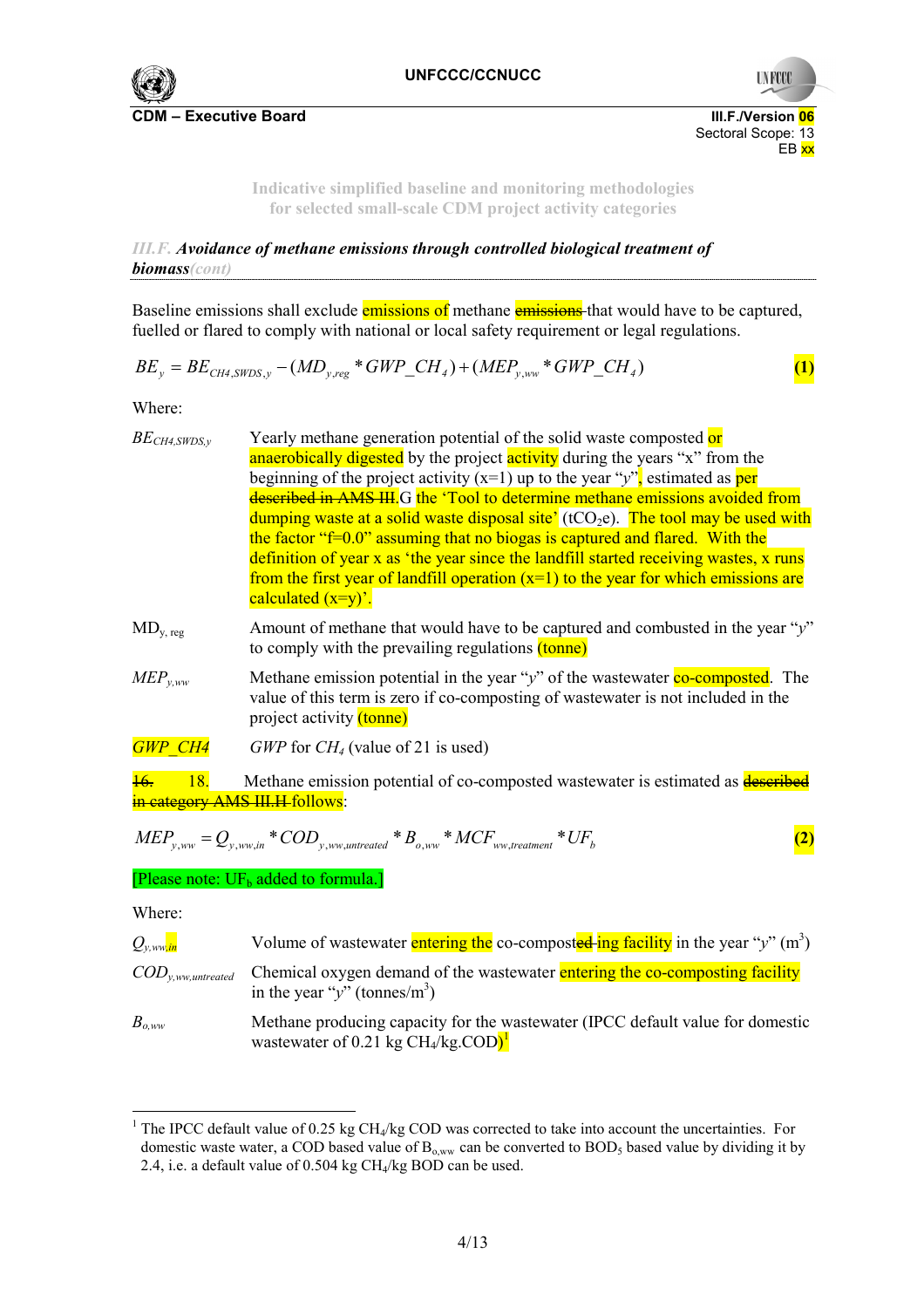

**C**DM – Executive Board III.F./Version <mark>06</mark> Sectoral Scope: 13<br>EB xx en de la provincia de la provincia de la provincia de la provincia de la provincia de la provincia de la provi

> **Indicative simplified baseline and monitoring methodologies for selected small-scale CDM project activity categories**

*III.F. Avoidance of methane emissions through controlled biological treatment of biomass(cont)* 

*MCFww,treatment* Methane correction factor for the wastewater treatment system in the baseline scenario (MCF  $\frac{lower}{10}$  value as per table III. $\frac{1}{n}$ .F.1)

 $U\llbracket F_h$  Model correction factor to account for model uncertainties (0.94)<sup>2</sup>

19. The Methane Correction Factor (MCF) shall be determined based on the following table:

### **Table III.F.1. IPCC default values<sup>3</sup> for Methane Correction Factor (MCF)**

| <b>Type of wastewater treatment and discharge pathway or system</b> | <b>MCF</b> value |
|---------------------------------------------------------------------|------------------|
| Discharge of wastewater to sea, river or lake                       | 0.1              |
| Aerobic treatment, well managed                                     |                  |
| Aerobic treatment, poorly managed or overloaded                     | 0.3              |
| Anaerobic digester for sludge without methane recovery              | 0.8              |
| Anaerobic reactor without methane recovery                          | 0.8              |
| Anaerobic shallow lagoon (depth less than 2 metres)<br>02           |                  |
| Anaerobic deep lagoon (depth more than 2 metres)                    | 0.8              |
| 0.5<br>Septic system                                                |                  |

#### **Project Activity Emissions**

- 20. Project activity emissions consist of:
	- (a)  $CO<sub>2</sub>$  emissions due to incremental **transportation** distances:
	- (b)  $CO_2$  emissions  $\frac{1}{\theta}$  account of from electricity and/or fossil fuel consumption based **energy used** by the project activity facilities;
	- (c) In case of anaerobic digestion: methane emissions from physical leakages of the anaerobic digester;
	- (d) In case of composting: methane emissions during composting process;
	- (e) In case of composting (including co-composting of wastewater): methane emissions from runoff water;
	- $(f)$  In case the residual waste from the biological treatment (slurry, compost or products from those treatments) are stored under anaerobic conditions and/or delivered to a landfill: the methane emissions from the disposal/storage of these residual waste/products.

$$
PE_y = PE_{y, transport} + PE_{y, power} + PE_{y, phy\} \times (3)
$$

<sup>&</sup>lt;sup>2</sup> Reference: FCCC/SBSTA/2003/10/Add.2, page 25.<br><sup>3</sup> Defeult values from abouter 6 of valume 5. Weste it

<sup>&</sup>lt;sup>3</sup> Default values from chapter 6 of volume 5. Waste in 2006 IPCC Guidelines for National Greenhouse Gas Inventories.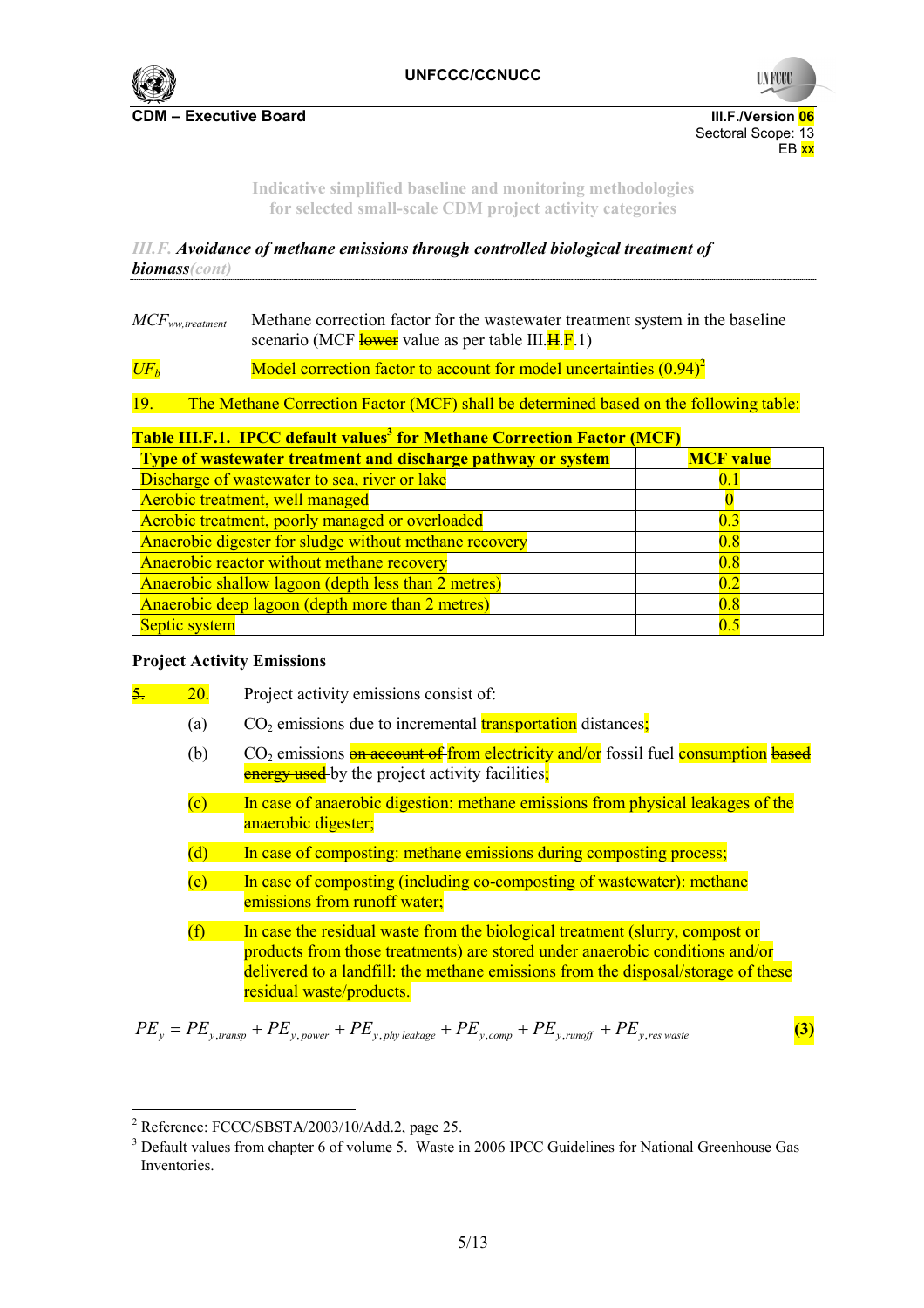

Sectoral Scope: 13<br>EB xx en de la provincia de la provincia de la provincia de la provincia de la provincia de la provincia de la provi

> **Indicative simplified baseline and monitoring methodologies for selected small-scale CDM project activity categories**

*III.F. Avoidance of methane emissions through controlled biological treatment of biomass(cont)*  

[Please note:  $PE_{v,phv}$  leakage +  $PE_{v,comp}$  +  $PE_{v,runoff}$  +  $PE_{v,res}$  waste added to formula.]

Where:

| $PE_{v}$                      | Project activity emissions in the year $y$ ( $(tCO_2e)$ )tonnes of $CO_2$ -equivalent)                                                                                                         |
|-------------------------------|------------------------------------------------------------------------------------------------------------------------------------------------------------------------------------------------|
| $PE_{y, transp}$              | Emissions from incremental transportation in the year $y$ (tCO <sub>2</sub> e)                                                                                                                 |
| $PE_{y, power}$               | Emissions from electricity or <b>diesel</b> fossil fuel consumption in the year $v$ (tCO <sub>2</sub> e)                                                                                       |
| $PE_{y, phy}$ leakage         | In case of anaerobic digestion: methane emissions from physical leakages of the<br>anaerobic digester in year " $y$ " (tCO <sub>2</sub> e)                                                     |
| $PE_{y,comp}$                 | In case of composting: methane emissions during composting process in the year<br>$v$ (tCO <sub>2</sub> e)                                                                                     |
| $PE_{y, runoff}$              | In case of composting: methane emissions from runoff water in the year $y$ (tCO <sub>2</sub> e)                                                                                                |
| $\overline{PE}_{y,res}$ waste | In case residual waste/slurry/products are subjected to anaerobic storage or<br>disposed in a landfill: methane emissions from the anaerobic decay of the residual<br>waste/products $(tCO2e)$ |

21. Project emissions due to incremental transport distances ( $PE_{v, transp}$ ) are calculated based on the incremental distances between:

- (i) The collection points of biomass and the **composting treatment** site/site where anaerobic digestion takes place as compared to the baseline solid waste disposal site;
- (ii) When applicable, the collection points of wastewater and **composting treatment** site as compared to baseline wastewater treatment site;
- (iii) Composting/Treatment sites and the soil application sites for soil application, landfilling and further treatment of the residual waste/products.

$$
PE_{y,transp} = (Q_y / CT_y) * DAF_w * EF_{CO2} + (Q_{y, treatment,i} / CT_{y, treatment,i}) * DAF_{treatment,i} * EF_{CO2}
$$
 (4)

Where:

| $Q_{y}$          | Quantity of raw waste <b>composted/treated</b> and/or wastewater co- <b>composted</b><br>treated in the year $y$ (tonnes)             |
|------------------|---------------------------------------------------------------------------------------------------------------------------------------|
| $CT_{v}$         | Average truck capacity for <b>waste</b> transportation (tonnes/truck)                                                                 |
| $DAF_w$          | Average incremental distance for raw solid waste and/or wastewater<br>transportation (km/truck)                                       |
| $EF_{CO2}$       | $CO2$ emission factor from fuel use due to transportation (kgCO <sub>2</sub> /km, IPCC<br>default values or local values may be used) |
| $\boldsymbol{i}$ | Type of residual waste/products and or compost                                                                                        |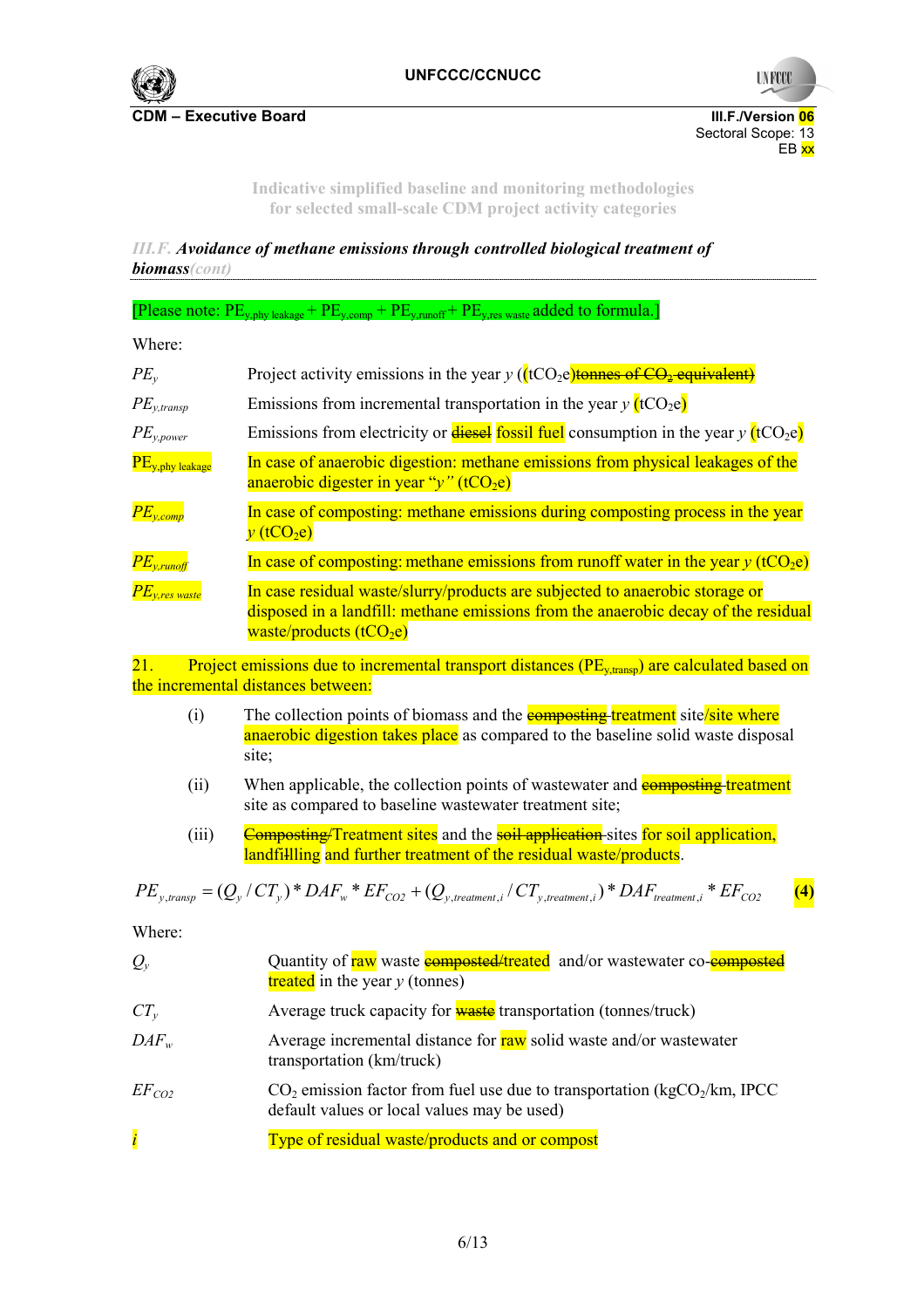

**CDM – Executive Board III.F./Version 06** Sectoral Scope: 13<br>EB xx en de la provincia de la provincia de la provincia de la provincia de la provincia de la provincia de la provi

> **Indicative simplified baseline and monitoring methodologies for selected small-scale CDM project activity categories**

*III.F. Avoidance of methane emissions through controlled biological treatment of biomass(cont)* 

| $Q_{v}$ treatment <del>comp</del> , i                     | Quantity of <b>final</b> residual waste/products and/or compost il product produced<br>in $\frac{\text{the}}{\text{the}}$ year y (tonnes) |
|-----------------------------------------------------------|-------------------------------------------------------------------------------------------------------------------------------------------|
| $CT_{y,\textit{comp}}$ treatment,i                        | Average truck capacity for <b>final residual waste/products/compost<del>product</del> i</b><br>transportation (tonnes/truck)              |
| $\overline{DAF}_{comp}$<br>$\overline{DAF}_{treatment,i}$ | Average distance for <b>final residual waste/products/compost/slurry product i</b><br>transportation (km/truck)                           |

22. For the calculation of project  $\Theta_2$ -emissions **on account of from electricity and/or** fossil fuel **based energy** consumption used by the project activity facilities (PE<sub>y power</sub>) all the energy consumption of all equipment/devices installed by the project activity shall be included which shall include but not limited to e.g. energy used for aeration and/or turning of compost piles/heaps, **and** chopping of biomass for size reduction, screening, **and where relevant** drying of the final compost product and for the runoff wastewater treatment. Emission factors for grid electricity or diesel fuel-used as the case may be shall be calculated as described in eategory AMS I.D. For project activity emissions from fossil fuel consumption the emission factor for the fossil fuel shall be used (tCO<sub>2</sub>/tonne). Local values are to be used, if local values are difficult to obtain, IPCC default values may be used. If recovered biogas is used to power auxiliary equipment of the project it should be taken into account accordingly, using zero as its emission factor.

23. In case of the controlled anaerobic digestion of biomass methane emissions due to physical leakages from the digester and recovery system ( $PE_{\text{v}phv}$  leakage) shall be considered in the calculation of project emissions. The physical leakage emissions are estimated as follows:

$$
PE_{y, \, \text{phy leakage}} = Q_y \cdot E_{\text{anacrobic}} \cdot GWP\_CH_4 \tag{5}
$$

Where:

*EF<sub>anaerobic* Emission factor for anaerobic digestion of organic waste (t CH<sub>4</sub>/ton waste treated).</sub> Emission factors can be based on facility/site-specific measurements, country specific values or IPCC default values (table 4.1, chapter 4, Volume 5, 2006 IPCC Guidelines for National Greenhouse Gas Inventories). IPCC default values are 2 g  $CH<sub>4</sub>/kg$  waste treated on a dry weight basis and 1 g  $CH<sub>4</sub>/kg$  waste treated on a wet weight basis.

24. Methane emissions during composting  $(PE_{y, comp})$  shall be calculated as follows:

$$
PE_{y, comp} = Q_y * EF_{composing} * GWP\_CH_4
$$
 (6)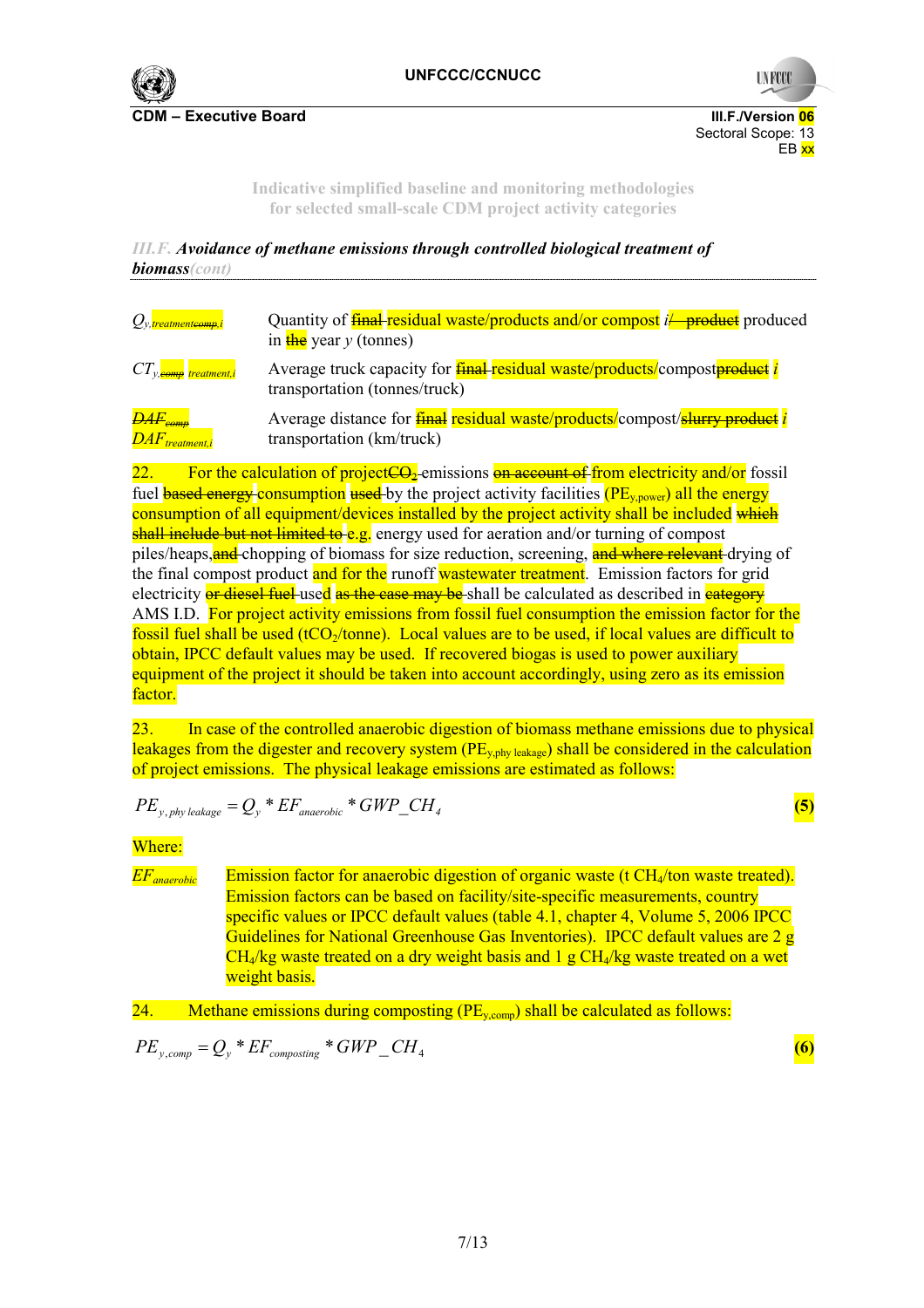

Sectoral Scope: 13<br>EB xx en de la provincia de la provincia de la provincia de la provincia de la provincia de la provincia de la provi

> **Indicative simplified baseline and monitoring methodologies for selected small-scale CDM project activity categories**

*III.F. Avoidance of methane emissions through controlled biological treatment of biomass(cont)* 

## Where:

*EFcomposting* Emission factor for composting of organic waste (t CH4/ton waste treated). Emission factors can be based on facility/site-specific measurements, country specific values or IPCC default values (table 4.1, chapter 4, Volume 5, 2006 IPCC Guidelines for National Greenhouse Gas Inventories). IPCC default values are 10 g CH4/kg waste treated on a dry weight basis and 4 g  $CH<sub>4</sub>/kg$  waste treated on a wet weight basis.

25. Project emissions from runoff water from the composting facility ( $PE_{v, runoff}$ ) are calculated as follows:

$$
PE_{y, \text{runoff}} = Q_{y, \text{ww,runoff}} * COD_{y, \text{ww,runoff}} * B_{o, \text{ww}} * MCF_{ww, \text{treatment}} * UF_b * GWP\_CH_4
$$
 (7)

Where:

| $Q_{y,ww,runoff}$              | Volume of runoff water in the year $y(m^3)$                                                                                         |
|--------------------------------|-------------------------------------------------------------------------------------------------------------------------------------|
| $\overline{COD}_{y,ww,runoff}$ | Chemical oxygen demand of the runoff water leaving the composting facility<br>in the year y (tonnes/m <sup>3</sup> )                |
| $B_{o,ww}$                     | Methane producing capacity of the wastewater (IPCC default value for<br>domestic wastewater of 0.21 kg $CH4/kg$ . $COD)4$           |
| $MCF_{ww, \ treatment}$        | Methane correction factor for the wastewater treatment system where the<br>runoff water is treated (MCF value as per table III.F.1) |
| UF <sub>h</sub>                | Model correction factor to account for model uncertainties $(1.06)^5$                                                               |

26. Methane emissions from anaerobic storage and/or disposal in a landfill of the residual waste/products/compost from the biological treatment (PE<sub>y res waste</sub>) are calculated as per the "Tool to determine methane emissions avoided from dumping waste at a solid waste disposal site".

# **Leakage**

 $\overline{a}$ 

27. If the **composting project** technology is the equipment transferred from another activity or if the existing equipment is transferred to another activity, leakage effects are to be considered  $(LE<sub>v</sub>)$ .

 $4$  The IPCC default value of 0.25 kg CH<sub>4</sub>/kg COD was corrected to take into account the uncertainties. For domestic waste water, a COD based value of  $B_{o,ww}$  can be converted to BOD<sub>5</sub> based value by dividing it by 2.4, i.e. a default value of 0.504 kg  $CH<sub>4</sub>/kg BOD$  can be used.

 $5$  Reference: FCCC/SBSTA/2003/10/Add.2, page 25.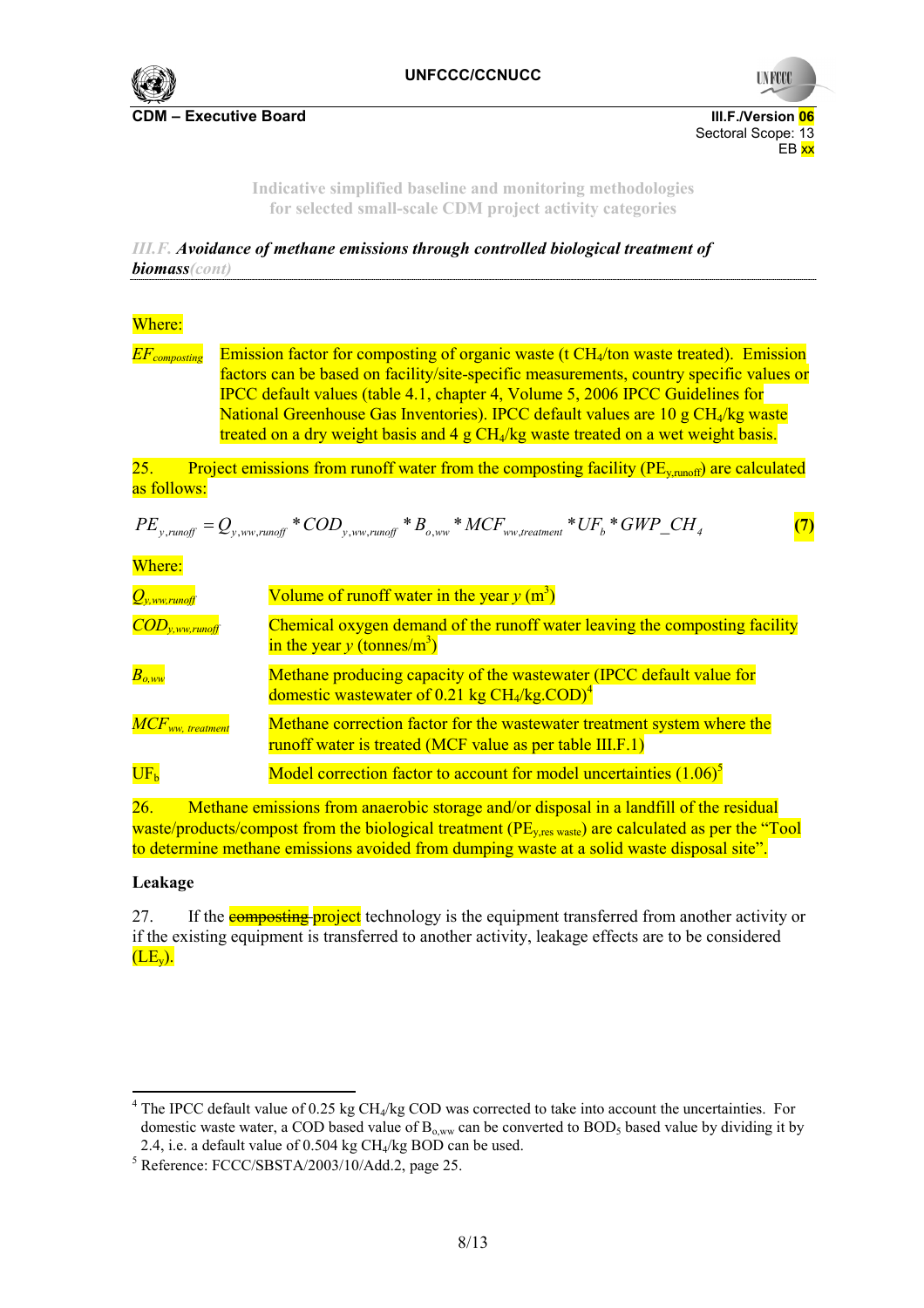

Sectoral Scope: 13<br>EB xx en de la provincia de la provincia de la provincia de la provincia de la provincia de la provincia de la provi

> **Indicative simplified baseline and monitoring methodologies for selected small-scale CDM project activity categories**

*III.F. Avoidance of methane emissions through controlled biological treatment of biomass(cont)* 

## **Monitoring**

28. In the case of construction of new composting facilities or expansion of capacity of existing composting facilities. The emission reduction achieved by the project activity ( $\frac{1}{n}$  the case of construction of new facilities or expansion of capacity of existing facilities) will be measured as the difference between the baseline emission and the sum of the project emission and leakage.

$$
ER_y = BE_y - (PE_y + LE_y) \tag{8}
$$

Where:

 $ER<sub>v</sub>$  Emission reduction in the year *y* (tCO<sub>2</sub>e)

 $LE<sub>v</sub>$  Leakage emissions in year  $v$  (tCO<sub>2</sub>e)

In the case of increase of capacity utilization of existing composting facilities, t<sub>T</sub>he emission reduction achieved by the project activity **involving composting (in the case of increase of capacity** utilization of existing facilities) will be measured as the difference between the baseline emission and the sum of the project emission and leakage, multiplied by the factor "r" as follows:

$$
ER_y = (BE_y - PE_y - LE_y)^*(r-1)
$$
  
\nWhere:  
\n
$$
ER_y
$$
 EIR<sub>y</sub> - Emission reduction in the year " $y$ " (tCQ<sub>2</sub>e)

The value for "r" is defined as

$$
r = \frac{\text{WCOM}_{BAU}}{\text{TWCOM}_{BAU}} \tag{10}
$$

Where:

TWCOM Total quantity of waste composted in year of (tonnes) at the facility

 $WCOM_{\text{RAIL}}$  Registered annual amount of waste composted (tonnes) at the facility on a  $\overline{BAU}$ business as usual basis calculated as the highest amount of annual compost production in the last five years prior to the project implementation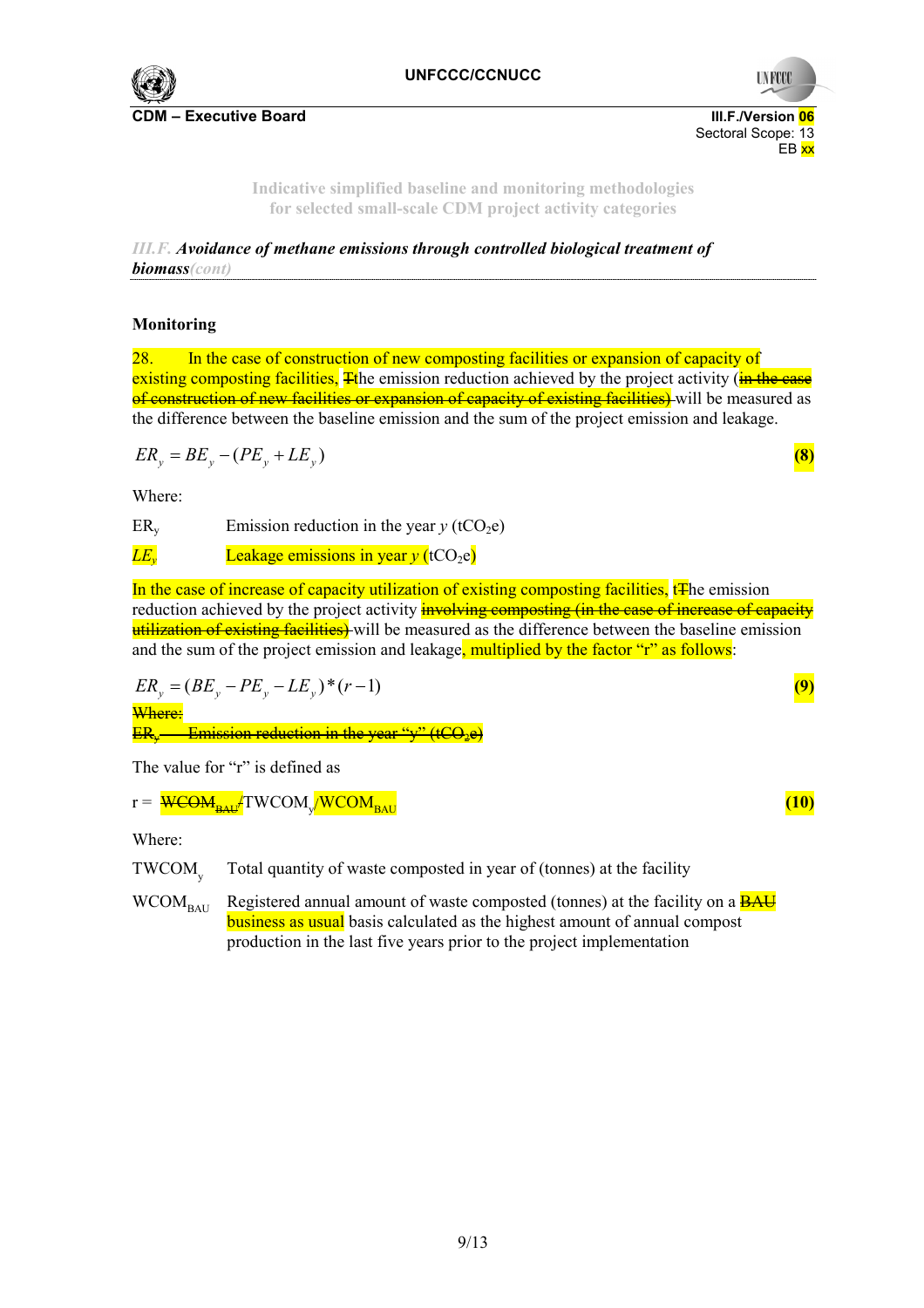

Sectoral Scope: 13<br>EB xx en de la provincia de la provincia de la provincia de la provincia de la provincia de la provincia de la provi

> **Indicative simplified baseline and monitoring methodologies for selected small-scale CDM project activity categories**

*III.F. Avoidance of methane emissions through controlled biological treatment of biomass(cont)* 

29. In case of controlled anaerobic digestion and biogas production the emission reductions will be calculated as follows and the following monitoring requirements apply:

(a) The emission reductions achieved by the project activity will be determined expost through direct measurement of the amount of biogas fuelled, flared or gainfully used. It is possible that the project activity involves biomass treatment with higher methane conversion factor (MCF) than the MCF for the biomass which otherwise would have been left to decay in the baseline situation. Therefore the emission reductions achieved by the project activity is limited to the *ex post* calculated baseline emissions minus project and leakage emissions using the actual monitored data for the project activity (e.g.  $O_y$  and fossil fuels/electricity used). The emission reductions achieved in any year are the lowest value of the following:

$$
ER_{y,ex\ post} = min ((BE_{y,ex\ post} - PE_{y,ex\ post} - LE_{y,ex\ post}), (MD_y - PE_{y,power,ex\ post} - PE_{y,transp,ex\ post} - \boxed{(11)}
$$

$$
PE_{y,res\ waste,ex\ post} - LE_{y,ex\ post})
$$

Where:

| $ER_{y,ex\ post}$            | Emission reductions achieved by the project activity based on monitored values<br>for year y (tCO <sub>2</sub> e)                                                                                                                                                                           |
|------------------------------|---------------------------------------------------------------------------------------------------------------------------------------------------------------------------------------------------------------------------------------------------------------------------------------------|
| $\overline{BE_{y,ex\,post}}$ | Baseline emissions calculated using formula 1) using ex-post monitored values<br>$(e.g. Qv)$ (tCO <sub>2</sub> e)                                                                                                                                                                           |
| $PE_{v,ex\,post}$            | Project emissions calculated using formula 3) using ex-post monitored values<br>(e.g. $Q_v$ , transport distances, the amount of electricity/fossil fuels used,<br>emissions from anaerobic storage). This calculation shall include project<br>emissions from physical leakage ( $tCO2$ e) |
| $LE_{y,ex\ post}$            | Leakage emissions calculated using ex-post monitored values $(tCO_2 e)$                                                                                                                                                                                                                     |
| $MD_{v}$                     | Methane captured and destroyed or used gainfully by the project activity in year<br>$v$ (tCO <sub>2</sub> e)                                                                                                                                                                                |
| $PE_{y,transp,ex\ post}$     | Emissions from incremental transportation based on monitored values in the<br>year y (tCO <sub>2</sub> e)                                                                                                                                                                                   |
| $PE_{y, power, ex, post}$    | Emissions from the use of fossil fuel or electricity for the operation of the<br>installed facilities based on monitored values in the year $y$ (tCO <sub>2</sub> e)                                                                                                                        |
| $PE_{v, res}$ waste, ex post | Methane emissions from the anaerobic decay of the residual waste/products<br>based on monitored values in the year $y$ (tCO <sub>2</sub> e)                                                                                                                                                 |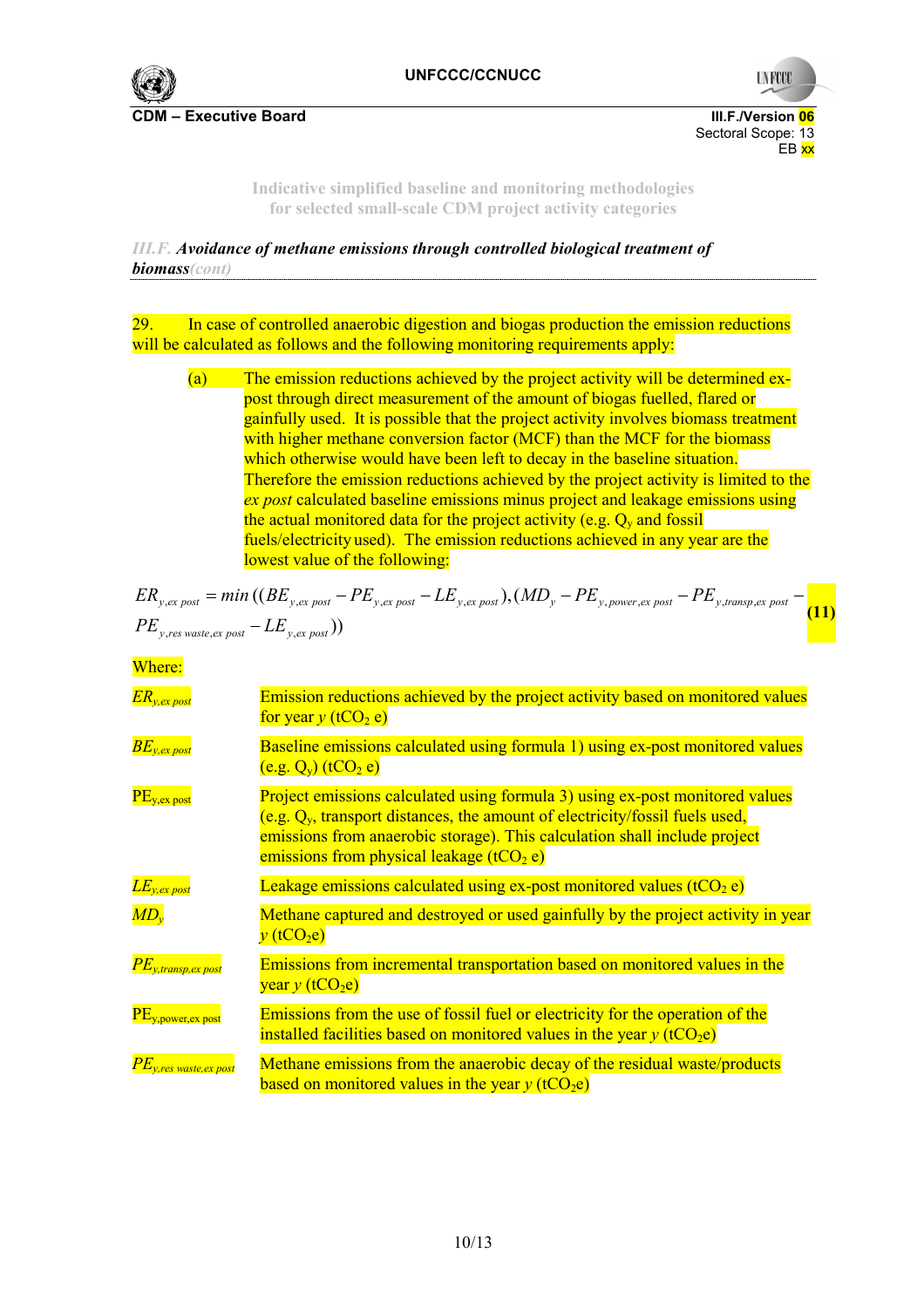

Sectoral Scope: 13 en de la provincia de la provincia de la provincia de la provincia de la provincia de la provincia de la provi

> **Indicative simplified baseline and monitoring methodologies for selected small-scale CDM project activity categories**

*III.F. Avoidance of methane emissions through controlled biological treatment of biomass(cont)*  

|                           | (b)            | In case of flaring/combustion $MD_v$ will be measured using the conditions of the<br>flaring process:                                                                                                                                                                                                                                                                                            |
|---------------------------|----------------|--------------------------------------------------------------------------------------------------------------------------------------------------------------------------------------------------------------------------------------------------------------------------------------------------------------------------------------------------------------------------------------------------|
|                           |                | $MD_y = BG_{burnt,y} * w_{CH4,y} * D_{CH4} * FE * GWP\_CH_4$<br>(11)                                                                                                                                                                                                                                                                                                                             |
| Where:                    |                |                                                                                                                                                                                                                                                                                                                                                                                                  |
| $\overline{BG}_{burnt,v}$ |                | Biogas <sup>6</sup> flared/combusted in year $y$ (m <sup>3</sup> )                                                                                                                                                                                                                                                                                                                               |
| $\overline{W_{CH4, v}}$   |                | Methane content <sup>7</sup> in the biogas in the year y (mass fraction)                                                                                                                                                                                                                                                                                                                         |
| $D_{CH4}$                 |                | Density of methane at the temperature and pressure of the biogas in the year $y$<br>$\frac{(\text{tonnes/m}^3)}{}$                                                                                                                                                                                                                                                                               |
| $\overline{FE}$           |                | Flare efficiency in the year $y$ (fraction)                                                                                                                                                                                                                                                                                                                                                      |
|                           | $\overline{c}$ | The method for integration of the terms to calculate $MDv$ to obtain the results for<br>one year of measurements within the confidence level, as well as the methods and<br>instruments used for metering, recording and processing the data obtained, shall be<br>described in the project design document and monitored during the crediting<br>period;                                        |
|                           | (d)            | The amount of biogas recovered and fuelled/flared or gainfully used shall be<br>monitored ex post, using flow meters. The fraction of methane in the biogas<br>should be measured with a continuous analyzer or, alternatively, with periodical<br>measurements at a 95% confidence level. Temperature and pressure of the biogas<br>are required to determine the density of methane combusted; |
|                           | (e)            | Regular maintenance should ensure optimal operation of flares. The flare<br>efficiency, defined as the fraction of time in which the gas is combusted in the<br>flare, multiplied by the efficiency of the flaring process, shall be monitored and<br>calculated as per the provision in the "Tool to determine project emissions from<br>flaring gases containing methane";                     |
|                           | (f)            | Project activities where a portion of the biogas is destroyed through flaring and the<br>other portion is used for energy may consider to apply the flare efficiency to the<br>portion of the biogas used for energy, if separate measurements are not performed;                                                                                                                                |
|                           | (g)            | Flow meters, sampling devices and gas analysers shall be subject to regular<br>maintenance, testing and calibration to ensure accuracy;                                                                                                                                                                                                                                                          |
|                           | (h)            | The monitoring plan should include on site inspections for each individual digester<br>included in the project boundary where the project activity is implemented for<br>each verification period.                                                                                                                                                                                               |

 6 Biogas and methane content measurements shall be on the same basis (wet or dry).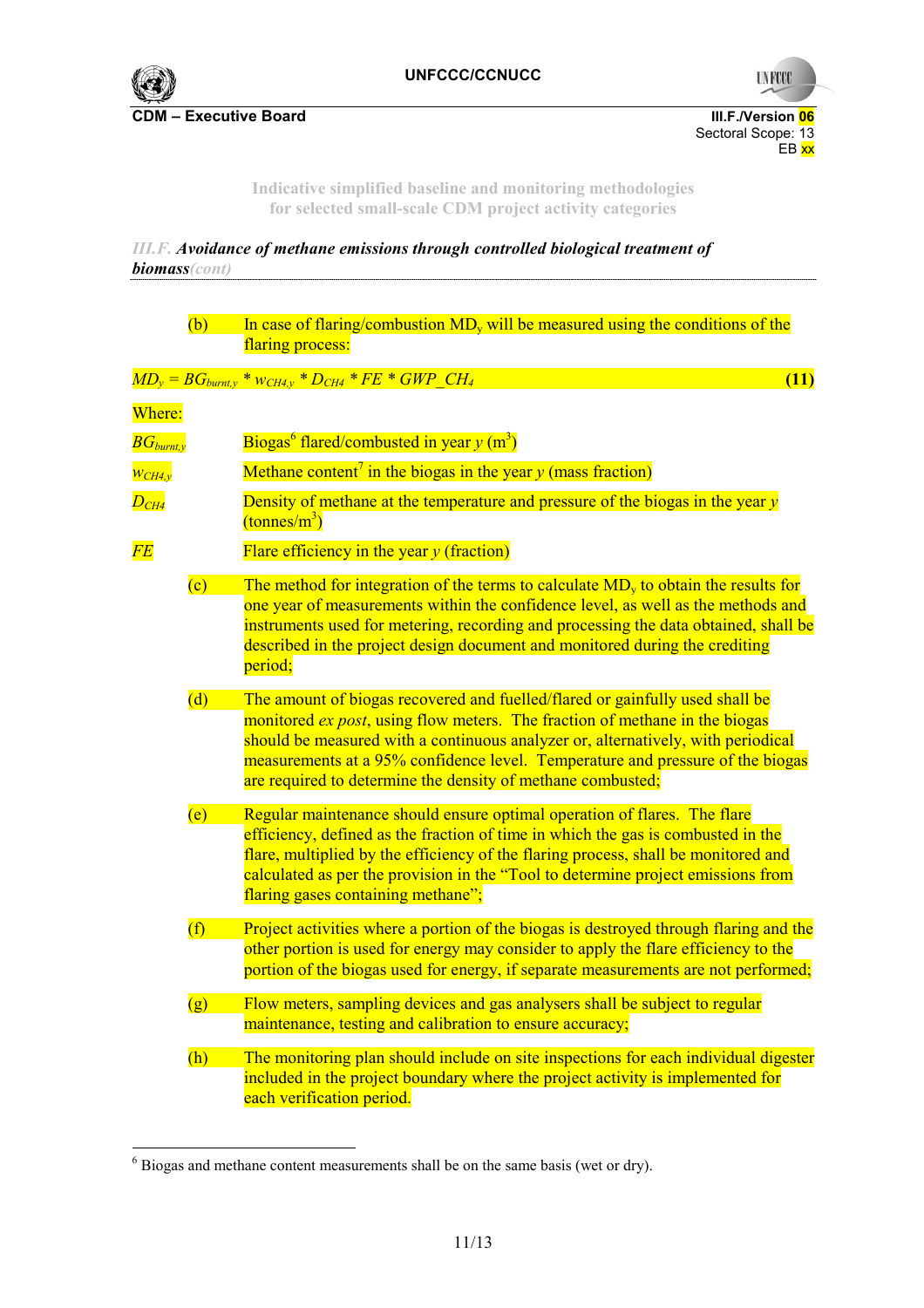

**UNFCC** 

**CDM – Executive Board III.F./Version 06** Sectoral Scope: 13<br>EB xx en de la provincia de la provincia de la provincia de la provincia de la provincia de la provincia de la provi

> **Indicative simplified baseline and monitoring methodologies for selected small-scale CDM project activity categories**

*III.F. Avoidance of methane emissions through controlled biological treatment of biomass(cont)* 

 $\frac{11}{11}$  30. For all cases. The following parameters shall be monitored and recorded annually during the crediting period:

- Quantity of waste **biologically example is example to composition** Quantity of waster through representative sampling. Monitoring of waste and its composition shall take place in accordance with the requirements in the 'Tool to determine methane emissions avoided from dumping waste at a solid waste disposal site';
- Quantity of methane that would have to be captured and combusted to comply with the prevailing regulations  $(MD_{y,reg})$ ;
- When project activity includes co-**composting treating** of wastewater, the volume of co-**composted** treated wastewater  $(Q_{v,ww})$  and its COD content through representative sampling;
- When project activity **consists of composting** the volume of runoff water<sup>7</sup>  $(Q_{v,ww,runoff})$  and its COD content  $(COD_{v,ww,runoff})$  through representative sampling. includes co-composting of wastewater, from the composting site  $(\mathcal{Q}_{uvw,mu})$ . The methane emission potential of the run-off water is calculated as described in paragraph 6 above and will be subtracted from baseline methane emissions from the wastewater co-composted by the project activity. In case relevant: TWCOM<sub>y</sub> and WCOM<sub>BAU:</sub>
- Parameters related to project emissions (PE<sub>y</sub>) described above such as:  $CT_v$ ,  $\text{DAF}_w$ ,  $\text{CT}_v$ , treatmenteomp,  $\overline{Q}_{v,\text{treatment}}$ ,  $\text{CT}_v$ , treatment,  $\overline{\text{DAF}}$  treatment and parameters for determining PE<sub>v res waste</sub>.
- The annual amount of fossil fuel or electricity used to operate the facilities or power auxiliary equipment shall be monitored, e.g. energy/fossil fuels used for aeration, turning of compost piles, pre-processing of the biomass (e.g. size reduction, screening) and where relevant drying of the final compost product. Alternatively it shall be assumed that all relevant electrical equipment operate at full rated capacity, plus 10% to account for distribution losses, for 8760 hours per annum.

 $\frac{12}{12}$  31. The historical records of annual amount of waste **composted treated** at the facility in the last five years prior to the project implementation and additional information to cross check the historical records (e.g. invoices of compost sales) shall be provided for project activity validation, in case of projects involving increase of capacity utilization of existing composting facilities.

13. 32. In case of composting facilities, Fits he operation of the composting facilities will be documented in a quality control program, monitoring the conditions and procedures that ensure the aerobic condition of the waste during the composting process.

<sup>&</sup>lt;sup>7</sup> Consisting of the wastewater applied in excess (i.e. moisture over and above the field capacity of the biomass being composted) and rainwater in the case of unroofed sites.